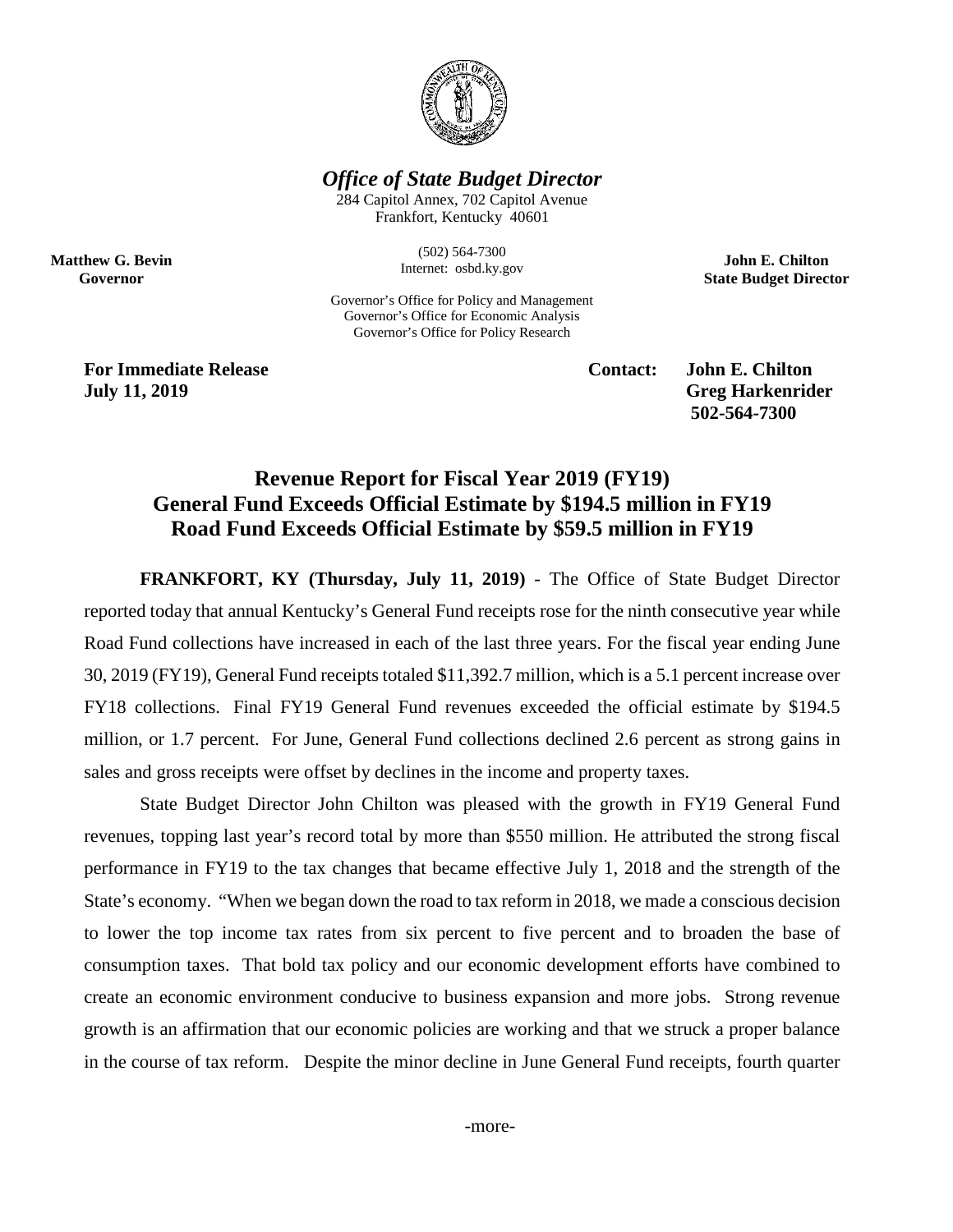growth was a robust 8.3 percent. Thus, we are ending FY19 on solid footing both economically and fiscally with actual revenues in excess of the budgeted amounts. Now that we have closed the books on revenue side of the budget, we will process the remaining FY19 expenditures to present a complete budget picture later this month."

Revenue collections grew in all four quarters of the fiscal year. The 8.3 percent growth in the fourth fiscal quarter was the largest one-quarter increase since the fourth quarter of FY15. Growth rates for the four quarters were 4.5 percent, 2.9 percent, 4.6 percent and 8.3 percent. Of note among the major accounts is the modest decline in individual income revenue and the large increases in the sales and cigarette taxes. These changes are due, in large part, to legislative actions undertaken in 2018.

A summary of General Fund collections for FY19 and FY18 is shown in Table 1.

|                    | <b>Summary of General Fund Receipts</b><br>FY19 and FY18 |                       |                                      |                                          |  |
|--------------------|----------------------------------------------------------|-----------------------|--------------------------------------|------------------------------------------|--|
|                    | <b>Actual</b><br><b>FY19</b>                             | Actual<br><b>FY18</b> | <b>Difference</b><br>( <b>§</b> mil) | <b>Difference</b><br>$\frac{(\%)}{(\%)}$ |  |
| Sales and Use      | 3,937.6                                                  | 3,605.7               | 331.9                                | 9.2                                      |  |
| Individual Income  | 4,544.7                                                  | 4,603.6               | $-58.9$                              | $-1.3$                                   |  |
| Corporation Income | 556.0                                                    | 511.4                 | 44.6                                 | 8.7                                      |  |
| <b>LLET</b>        | 206.7                                                    | 238.1                 | $-31.4$                              | $-13.2$                                  |  |
| Coal Severance     | 92.9                                                     | 89.6                  | 3.3                                  | 3.6                                      |  |
| Cigarette Taxes    | 374.7                                                    | 211.8                 | 162.9                                | 76.9                                     |  |
| Property           | 647.0                                                    | 621.3                 | 25.7                                 | 4.1                                      |  |
| Lottery            | 263.9                                                    | 253.0                 | 10.9                                 | 4.3                                      |  |
| Other              | 769.1                                                    | 703.7                 | 65.4                                 | 9.3                                      |  |
| <b>TOTAL</b>       | 11,392.7                                                 | 10,838.2              | 554.5                                | 5.1                                      |  |

# **Table 1**

# **Individual Income Tax:**

Individual income tax receipts fell for the first time since FY10, declining 1.3 percent, due to tax law changes. HB 487 from the 2018 Regular Session affected income taxation in a number of ways. The most significant change was moving from a graduated tax bracket, with a maximum of 6.0 percent, to a flat rate 5.0 percent. The base of taxation was also broadened through the elimination of various deductions as well as the removal of the personal tax credit for taxpayers, their spouses and dependents. Among the major components of the individual income tax, withholding and declarations fell while net taxpayer refunds were lower compared to FY18 totals. Growth rates for the four quarters were -0.7 percent, -4.0 percent, -2.2 percent and 1.1 percent.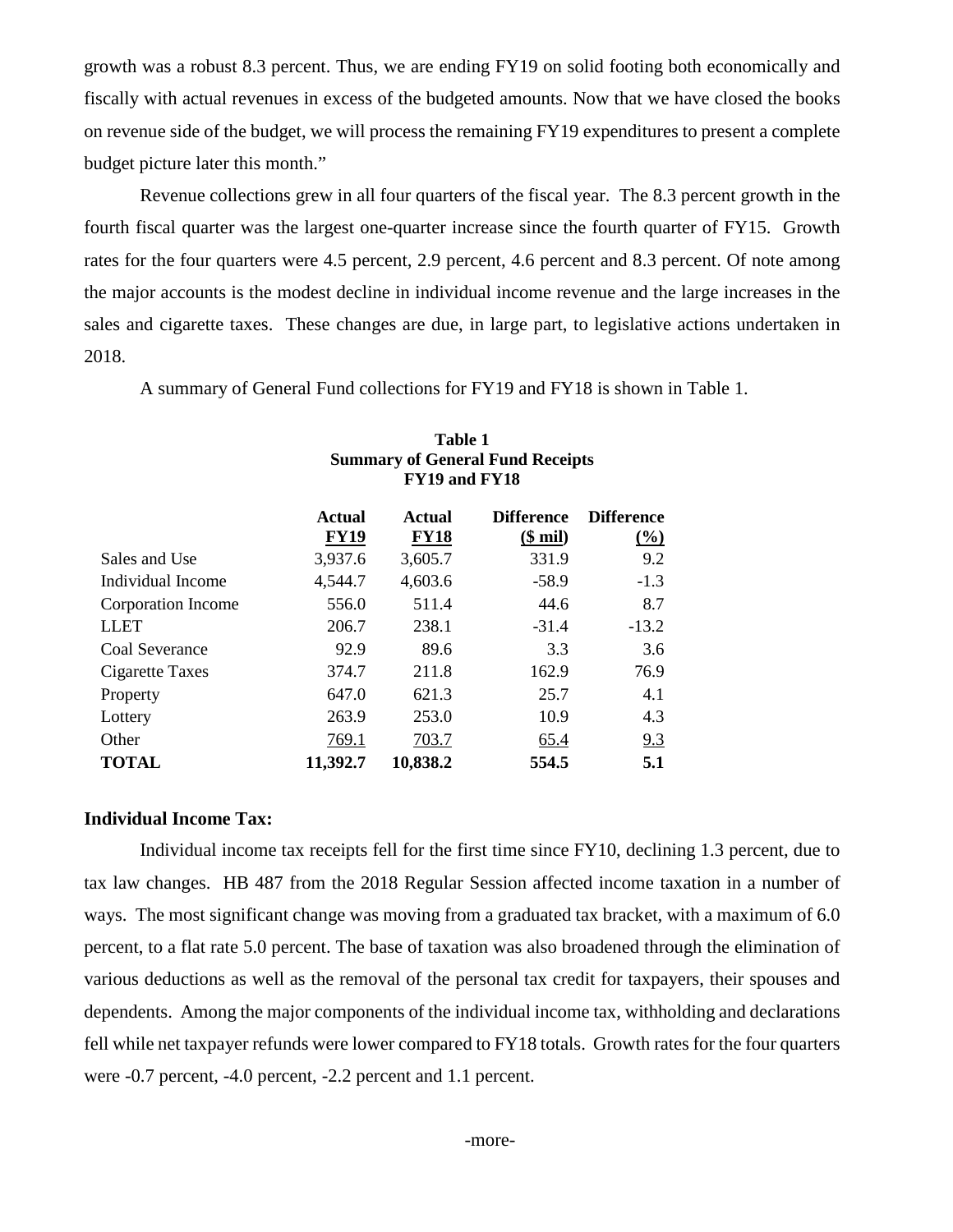#### **Sales and Use Taxes:**

Sales and use tax receipts grew \$331.9 million, or 9.2 percent, in FY19. Collections in this account were also impacted by legislation. The high rate of growth in this account is largely attributable to the base-broadening measures in HB 487 from 2018. This bill extended the sales and use tax to include the installation and maintenance of tangible property, as well as to specific services such as landscaping, small animal veterinary services, and extended warranty services. Receipts were robust throughout the year with the low point being Q3 when revenues grew 7.9 percent. Quarterly growth rates were 8.2 percent, 9.0 percent, 7.9 percent and 11.5 percent.

# **Tobacco Taxes:**

Cigarette tax receipts were also impacted by legislation. House Bill 487 from 2018 increased the tax on a pack of cigarettes from \$0.60 to \$1.10, an 83 percent increase. The 67 percent increase in revenue for the year indicates that the higher tax rate has resulted in a decrease in consumption. Quarterly growth rates for the year were 103.1 percent, 69.1 percent, 69.4 percent and 64.9 percent.

# **Corporate Income Taxes:**

Corporation income tax collections rose 8.7 percent, or \$44.6 million, compared to last year while the limited liability entity tax (LLET) fell by \$31.4 million for a net increase of \$13.2 million. While legislation did not directly affect the LLET, there is a strong interplay between the two taxes so they are discussed together here. House Bill 487 from 2018 was expected to have a net negative impact on corporation income tax receipts. Provisions in the bill replaced the progressive rate structure with a top rate of six percent to a flat rate of five percent. This represented a tax cut for most corporations. The rate cuts were coupled with some base broadening and an update to the Federal Internal Revenue Code effective January 1, 2018. This partially mitigated the negative fiscal impact of the rate reduction. Both the corporation income and LLET experienced large quarterly fluctuations throughout the year. Growth rates for the corporation income tax were -5.1 percent, 17.5 percent, - 48.0 percent and 24.9 percent while the LLET had growth rates of 12.7 percent, -53.1 percent, 56.3 percent and -24.4 percent.

# **Coal Severance Taxes:**

After six consecutive yearly declines, coal severance tax collections increased in FY19. Revenues were \$3.3 million, or 3.6 percent above FY18 totals. Through the first six months of the year, it looked like coal would continue on its long slow decline. However, a strong second half of the year pushed receipts into positive territory. Quarterly growth rates for this account were -21.1 percent, -7.2 percent, 17.4 percent and 30.1 percent. Third and fourth quarter coal severance tax receipts were bolstered by the collection of prior year severance taxes from financially distressed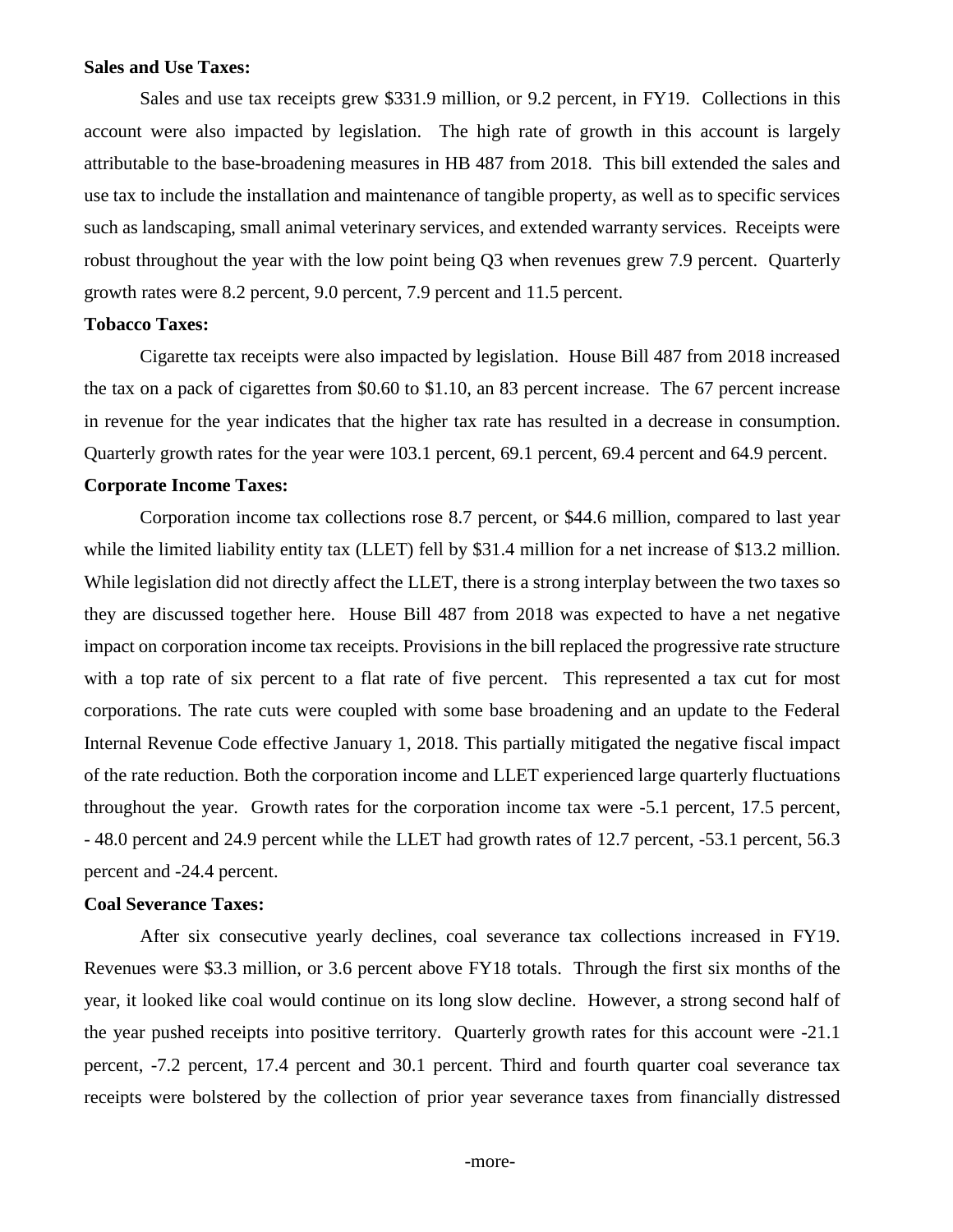companies. While the strong second half of FY19 propelled coal severance tax receipts to exceed the official estimate by \$15.0 million in FY19, we expect a return of declining quarters to prevail in the future.

# **Property Taxes:**

Property tax receipts increased 4.1 percent, or \$25.7 million, in FY19. Real property, public service, and the omitted and delinquent property components were the primary drivers of the increase in revenues. Collections were steady for the final three quarters of the year after declining in the first three months of FY19. Growth rates for the four quarters were -9.5 percent, 5.5 percent, 5.3 percent and 5.2 percent.

#### **Lottery and Other Revenues:**

Collections from the Kentucky Lottery Corporation rose \$10.9 million, or 4.3 percent for the year just ended. That increase corresponds to a total \$14.9 million greater than the official estimate. The "other" category, which includes multiple taxes and fees such as investment income, bank franchise, inheritance, and insurance premium taxes increased 9.3 percent, or \$65.4 million, due largely to an increase in abandoned property as securities were sold in the fourth quarter. Quarterly growth rates for the "Other" account were 0.9 percent, -0.2 percent, 7.3 percent and 29.8 percent.

Table 2 compares General Fund collections to the official revenue forecast. Actual receipts were \$194.5 million or 1.7 percent more than the official estimate.

|                    | <b>FY 19</b><br><b>Actual</b> | <b>FY 19</b><br><b>Estimate</b> | <b>Difference</b><br>$(\$$ mil $)$ | <b>Difference</b><br>$\frac{0}{0}$ |
|--------------------|-------------------------------|---------------------------------|------------------------------------|------------------------------------|
| Sales and Use      | 3,937.6                       | 3,907.6                         | 30.0                               | 0.8%                               |
| Individual Income  | 4,544.7                       | 4,531.2                         | 13.5                               | 0.3%                               |
| Corporation Income | 556.0                         | 573.0                           | $-17.0$                            | $-3.0\%$                           |
| <b>LLET</b>        | 206.7                         | 200.2                           | 6.5                                | 3.2%                               |
| Coal Severance     | 92.9                          | 77.9                            | 15.0                               | 19.3%                              |
| Cigarette Taxes    | 374.7                         | 337.9                           | 36.8                               | 10.9%                              |
| Property           | 647.0                         | 620.7                           | 26.3                               | 4.2%                               |
| Lottery            | 263.9                         | 249.0                           | 14.9                               | 6.0%                               |
| Other              | 769.1                         | 700.7                           | 68.4                               | 9.8%                               |
| <b>TOTAL</b>       | 11,392.7                      | 11,198.2                        | 194.5                              | 1.7%                               |

# **Table 2 Summary of FY19 General Fund Receipts Actual vs. Official Estimate**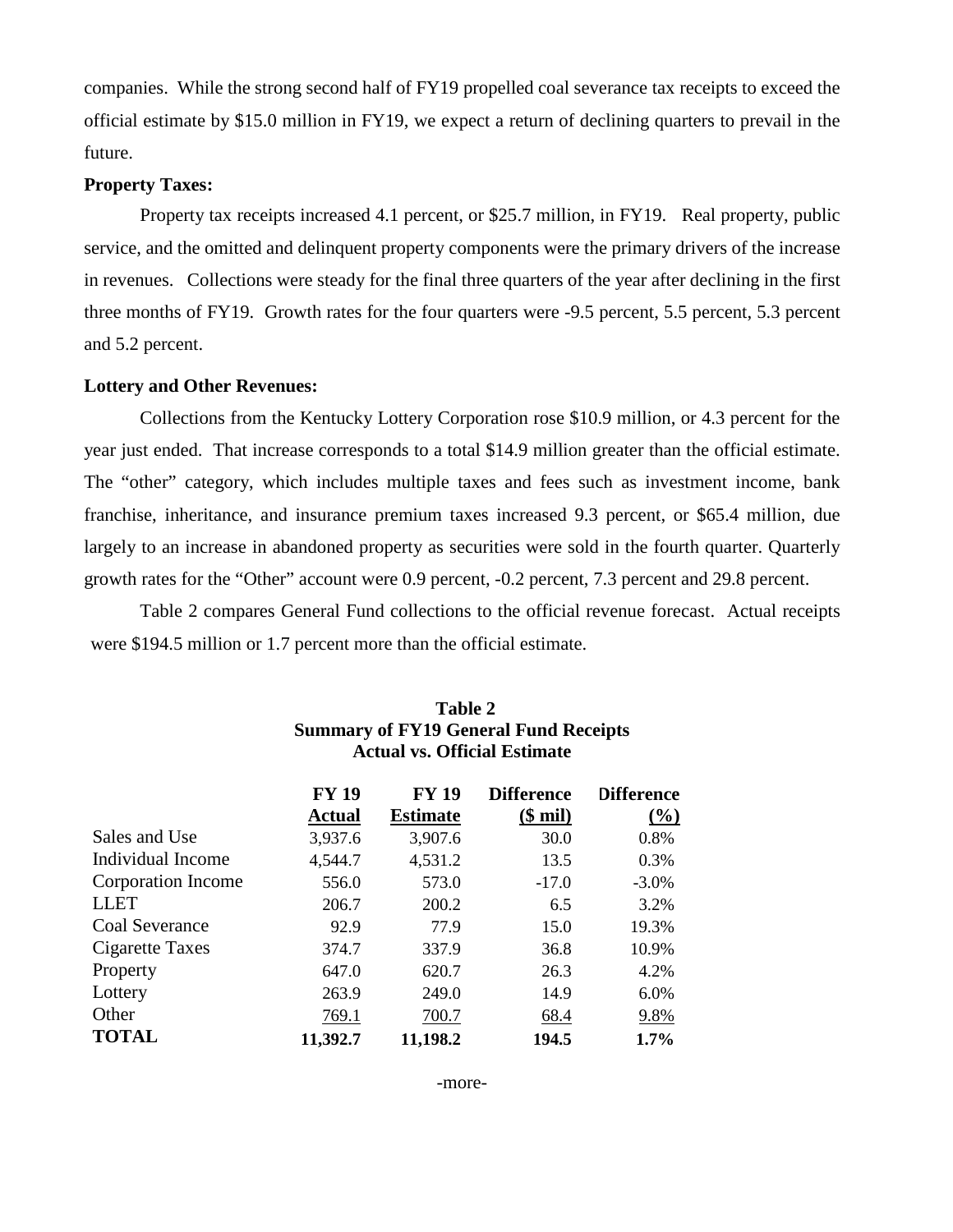For the year, revenue from all of the major accounts, except one, exceeded official estimates. The corporation income tax was the only account to fall short of estimated totals. The errors ranged from -\$17.0 million to \$68.4 million. The two largest revenue sources, sales and use and individual income, were extremely close to budgeted levels as each were within 0.8 percent of the mark. The official revenue estimate was rendered by the Consensus Forecasting Group in December 2017 and then adjusted to reflect legislation enacted in the 2018 legislative session.

Sales and use tax receipts were above the estimate by 0.8 percent. The individual income tax exceeded the forecasted level by \$17.5 million, or 0.3 percent. Corporation income tax receipts were below forecasted levels by \$17.0 million, or -3.0 percent. Limited liability entity tax receipts exceeded the forecasted level by \$6.5 million. Cigarette taxes were above the estimate by \$36.8 million. The coal severance tax was \$15.0 million percent over the official estimate while property taxes were 4.2 percent more than forecasted. Lottery receipts exceeded the official forecast by 6.0 percent while all other taxes were 9.8 percent above the official estimate.

# **Road Fund**

Road Fund revenues for FY19 totaled \$1,566.1 million, an increase of 3.6 percent from the previous fiscal year. Total receipts were \$55.1 million more than FY18 levels as motor vehicle usage tax revenue was easily the single largest gainer. Motor fuels tax, investment income and other receipts also posted strong gains. The three remaining accounts grew \$9.9 million compared to FY18 levels. This is the third consecutive year in which revenues have increased and 3.6 percent growth is the strongest since collections were 4.6 percent in FY14.

Total Road Fund collections grew steadily across the year with the exception of the third quarter when revenues were flat. Growth rates for the four quarters were 3.8 percent, 4.8 percent, 0.0 percent and 5.8 percent.

-more-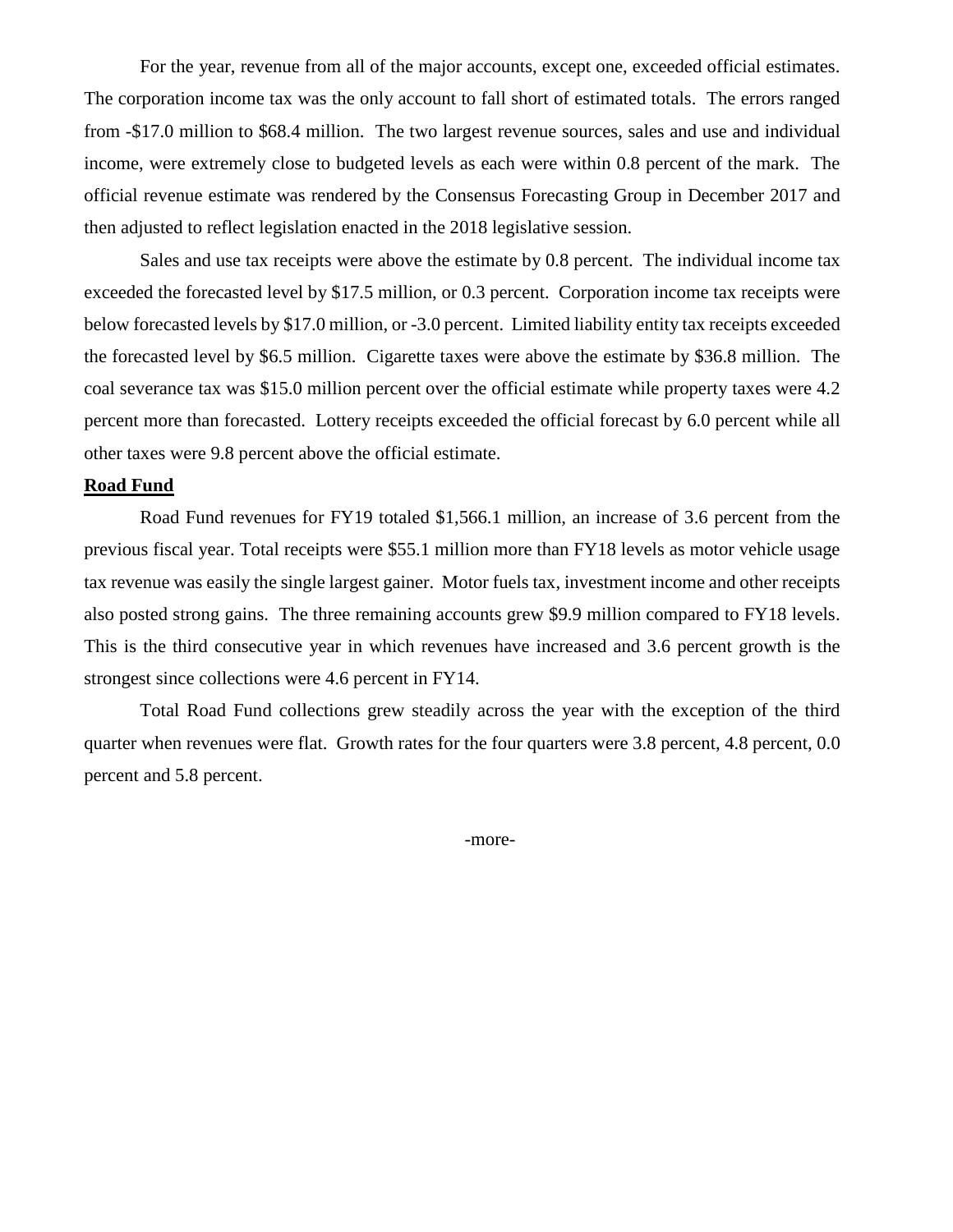Details of Road Fund collections for FY19 and FY18 are shown in Table 3.

**Table 3**

|                               | <b>Summary of Road Fund Receipts</b><br><b>FY19 vs. FY18</b> |                              |            |                                 |  |
|-------------------------------|--------------------------------------------------------------|------------------------------|------------|---------------------------------|--|
|                               | <b>Actual</b><br><b>FY19</b>                                 | <b>Actual</b><br><b>FY18</b> | $$$ mil)   | Difference Difference<br>$(\%)$ |  |
| <b>Motor Fuels</b>            | 773.2                                                        | 764.9                        | 8.3        | 1.1                             |  |
| Motor Vehicle Usage           | 514.5                                                        | 493.1                        | 21.4       | 4.3                             |  |
| Motor Vehicle License         | 120.9                                                        | 112.9                        | 8.1        | 7.1                             |  |
| <b>Motor Vehicle Operator</b> | 16.6                                                         | 16.8                         | $-0.2$     | $-1.0$                          |  |
| <b>Weight Distance</b>        | 83.7                                                         | 81.7                         | 2.0        | 2.5                             |  |
| Investment Income             | 11.9                                                         | 2.8                          | 9.1        | 320.2                           |  |
| Other                         | 45.1                                                         | 38.7                         | <u>6.4</u> | 16.5                            |  |
| <b>TOTAL</b>                  | 1,566.1                                                      | 1,511.0                      | 55.1       | <b>3.6</b>                      |  |

 Growth in motor fuels tax receipts continues to be tepid. Fiscal Year 2019 is the third consecutive year in which collections have been in the 0.5 to 1.5 percent band. The tax rate has remained unchanged since the fourth quarter of FY15 so any change in revenue is the direct result of a change in consumption. Quarterly growth rates for motor fuels taxes were 1.2 percent, 2.6 percent, -0.6 percent and 1.1 percent.

Motor vehicle usage taxes rose \$21.4 million, or 4.3 percent, in FY19. Growth rates for the four quarters were 4.9 percent, 6.4 percent, -1.5 percent and 7.5 percent.

Motor vehicle license receipts increased \$8.1 million while motor vehicle operators' receipts declined by \$200,000. Investment income skyrocketed to \$11.9 million – an amount not seen since FY09 while "other" income rose \$6.4 million.

Road Fund collections for FY19 exceeded the official consensus estimate by \$59.5 million, or 4.0 percent, as shown in Table 4.

-more-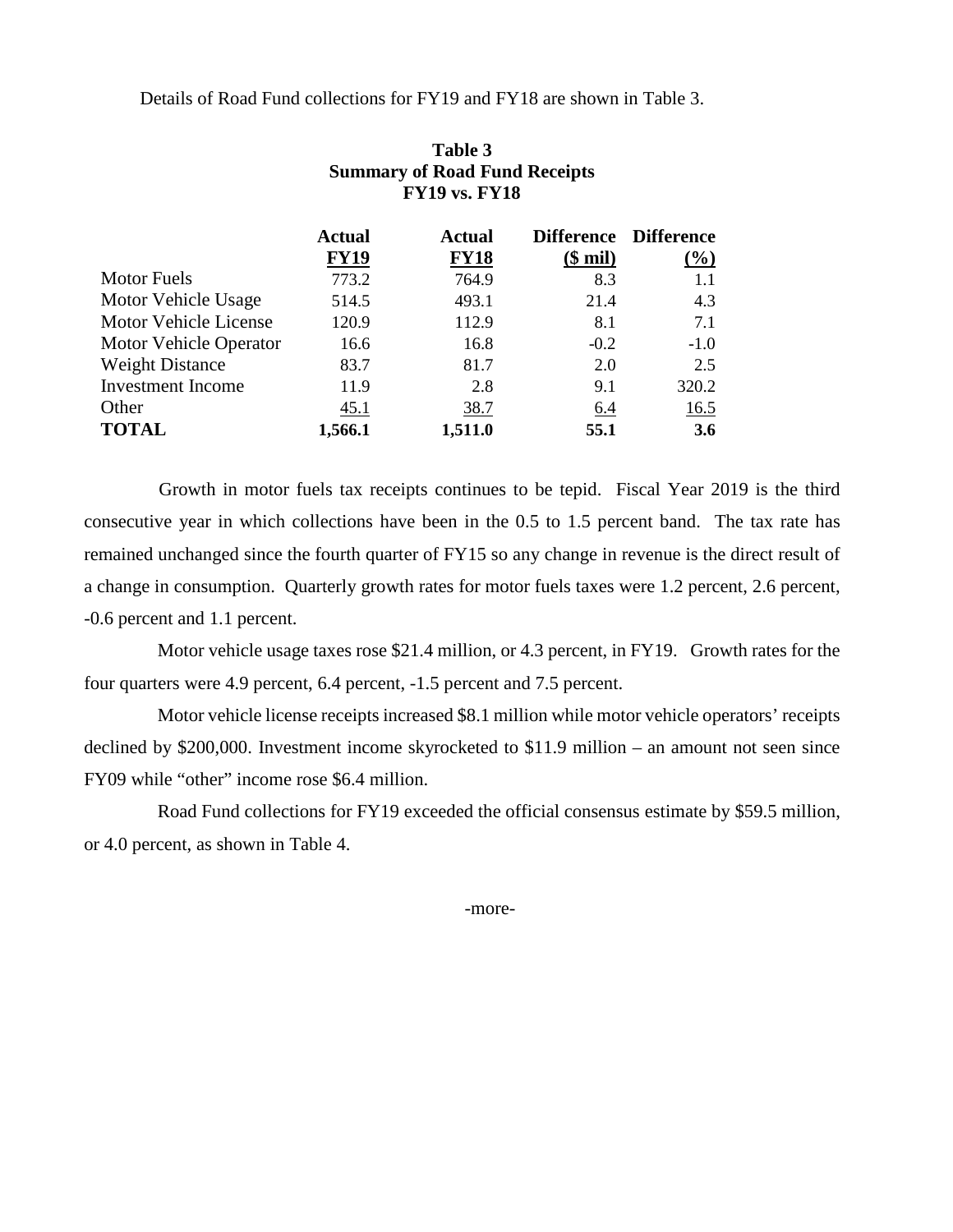|                                | <b>FY 19</b><br><b>Actual</b> | <b>FY 19</b><br><b>Estimate</b> | <b>Difference</b><br><u>(\$ mil)</u> | <b>Difference</b><br>$(\%)$ |
|--------------------------------|-------------------------------|---------------------------------|--------------------------------------|-----------------------------|
| Motor Fuels                    | 773.2                         | 759.2                           | 14.0                                 | 1.9                         |
| Motor Vehicle Usage            | 514.5                         | 494.0                           | 20.5                                 | 4.2                         |
| <b>Motor Vehicle License</b>   | 120.9                         | 116.5                           | 4.5                                  | 3.8                         |
| <b>Motor Vehicle Operators</b> | 16.6                          | 16.7                            | $-0.1$                               | $-0.4$                      |
| <b>Weight Distance</b>         | 83.7                          | 82.1                            | 1.6                                  | 2.0                         |
| <b>Investment</b> Income       | 11.9                          | 3.1                             | 8.8                                  | 284.6                       |
| Other                          | 45.1                          | 35.0                            | 10.1                                 | 29.0                        |
| <b>TOTAL</b>                   | 1,566.1                       | 1,506.6                         | 59.5                                 | 4.0                         |

# **Table 4 Summary of FY19 Road Fund Receipts Actual vs. Official Estimate**

Six of the seven of the forecasted Road Fund accounts were above estimated levels with one just below. The motor vehicle usage tax had the largest variance between actual and estimated totals. It was \$20.5 million, or 4.2 percent, over the official estimate. Motor fuels receipts had the second largest error (in dollar terms) exceeding the estimate by \$14.0 million or 1.9 percent. All other accounts, taken together, were \$25.0 million over forecasted levels. As with the General Fund, the Road Fund ending balance for FY19 will be determined later in July.

-30-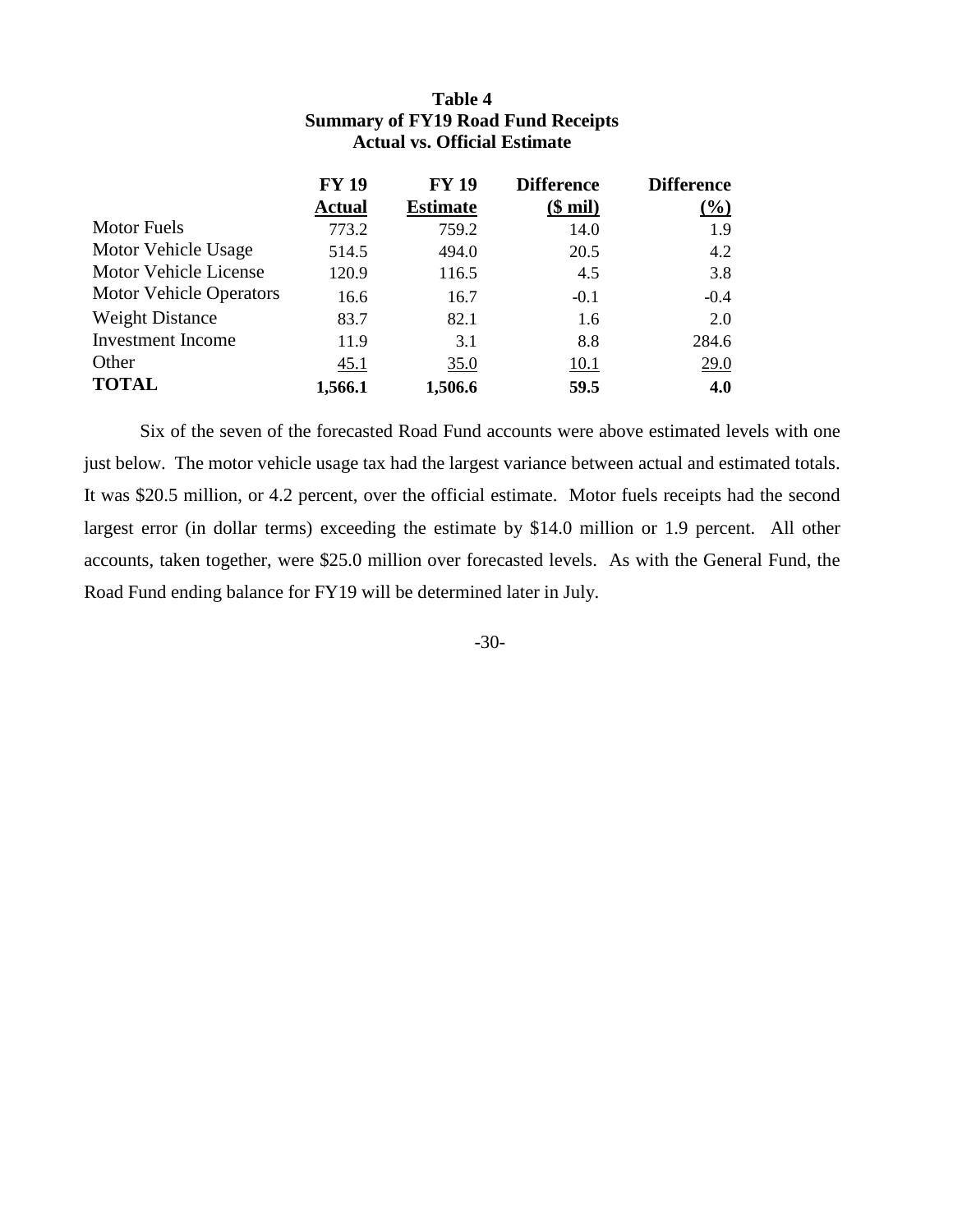#### KENTUCKY STATE GOVERNMENT REVENUE 1. GENERAL FUND REVENUE

|                                      | <b>JUNE</b>     | <b>JUNE</b>     |                | <b>JULY THROUGH JUNE</b> |                  |          |
|--------------------------------------|-----------------|-----------------|----------------|--------------------------|------------------|----------|
|                                      | 2019            | 2018            | % Change       | FY 2019                  | FY 2018          | % Change |
| <b>TOTAL GENERAL FUND</b>            | \$1,051,573,270 | \$1,079,405,250 | $-2.6%$        | \$11,392,698,460         | \$10,838,200,084 | 5.1%     |
| <b>Tax Receipts</b>                  | \$1,003,349,106 | \$1,038,159,037 | $-3.4%$        | \$10,988,227,884         | \$10,497,829,798 | 4.7%     |
| Sales and Gross Receipts             | \$410,417,617   | \$377,008,720   | 8.9%           | \$4,717,609,351          | \$4,211,205,101  | 12.0%    |
| <b>Beer Consumption</b>              | 426,539         | 540,861         | $-21.1\%$      | 5,885,046                | 6,069,024        | $-3.0\%$ |
| <b>Beer Wholesale</b>                | 4,388,480       | 6,129,033       | $-28.4%$       | 56,215,810               | 59,119,872       | $-4.9%$  |
| Cigarette                            | 29,258,148      | 21,504,884      | 36.1%          | 353,452,495              | 211,834,789      | 66.9%    |
| <b>Distilled Spirits Case Sales</b>  | 14,352          | 14,006          | 2.5%           | 163,929                  | 155,861          | 5.2%     |
| <b>Distilled Spirits Consumption</b> | 1,264,445       | 1,285,055       | $-1.6%$        | 14,756,577               | 14,288,035       | 3.3%     |
| <b>Distilled Spirits Wholesale</b>   | 4,370,712       | 4,169,846       | 4.8%           | 49,288,861               | 45,559,663       | 8.2%     |
| Insurance Premium                    | 19,125,102      | 11,790,409      | 62.2%          | 165,476,033              | 157, 154, 273    | 5.3%     |
| Pari-Mutuel                          | 1,563,181       | 733,344         | 113.2%         | 14,578,083               | 7,894,063        | 84.7%    |
| Race Track Admission                 | 0               | 0               | ---            | 214,345                  | 195,837          | 9.5%     |
| Sales and Use                        | 341,787,292     | 322,612,310     | 5.9%           | 3,937,610,039            | 3,605,661,335    | 9.2%     |
| Wine Consumption                     | 262,154         | 297,168         | $-11.8%$       | 3,143,994                | 3,165,448        | $-0.7%$  |
| Wine Wholesale                       | 1,591,652       | 1,505,922       | 5.7%           | 17,608,228               | 17,445,613       | 0.9%     |
| <b>Telecommunications Tax</b>        | 4,410,364       | 4,667,674       | $-5.5%$        | 55,757,372               | 61,125,754       | $-8.8%$  |
| <b>Other Tobacco Products</b>        | 1,949,042       | 1,760,884       | 10.7%          | 22,168,888               | 21,538,933       | 2.9%     |
| Floor Stock Tax                      | 6,154           | (2,675)         | ---            | 21,289,650               | (3, 399)         |          |
| License and Privilege                | \$953,653       | \$352,199       | 170.8%         | \$121,663,708            | \$117,424,507    | 3.6%     |
| Alc. Bev. License Suspension         | 24,994          | 88,000          | -71.6%         | 320,000                  | 559,200          | -42.8%   |
| <b>Corporation License</b>           | (132)           | 4,966           | $\overline{a}$ | 62,947                   | 11,596           | 442.8%   |
| <b>Corporation Organization</b>      | 2,723           | 4,700           | $-42.1%$       | 314,310                  | 54,471           | 477.0%   |
| <b>Occupational Licenses</b>         | 33,168          | 36,840          | $-10.0%$       | 193,778                  | 216,991          | $-10.7%$ |
| Race Track License                   | 0               | 0               |                | 268,875                  | 278,500          | $-3.5%$  |
| <b>Bank Franchise Tax</b>            | 834,754         | 158,862         | 425.5%         | 119,821,064              | 115,617,923      | 3.6%     |
| <b>Driver License Fees</b>           | 58,147          | 58,831          | $-1.2%$        | 682,734                  | 685,826          | $-0.5%$  |
| <b>Natural Resources</b>             | \$11,784,096    | \$10,631,426    | 10.8%          | \$127,756,984            | \$122,972,027    | 3.9%     |
| Coal Severance                       | 9,201,795       | 7,785,423       | 18.2%          | 92,906,947               | 89,643,238       | 3.6%     |
| Oil Production                       | 437,445         | 608,936         | $-28.2%$       | 5,910,918                | 5,360,469        | 10.3%    |
| <b>Minerals Severance</b>            | 1,471,823       | 1,549,929       | $-5.0%$        | 18,926,560               | 18,181,584       | 4.1%     |
| <b>Natural Gas Severance</b>         | 673,033         | 687,139         | $-2.1%$        | 10,012,558               | 9,786,736        | 2.3%     |
| Income                               | \$558,390,300   | \$623,890,600   | $-10.5%$       | \$5,307,357,898          | \$5,353,058,930  | $-0.9%$  |
| Corporation                          | 116,591,581     | 129,252,454     | $-9.8%$        | 555,976,332              | 511,352,679      | 8.7%     |
| Individual                           | 422,785,123     | 445,513,877     | $-5.1%$        | 4,544,676,175            | 4,603,578,834    | $-1.3%$  |
| <b>Limited Liability Entity</b>      | 19,013,596      | 49,124,269      | $-61.3%$       | 206,705,391              | 238, 127, 417    | $-13.2%$ |
| Property                             | \$16,353,816    | \$20,056,661    | $-18.5%$       | \$647,009,309            | \$621,260,307    | 4.1%     |
| Building & Loan Association          | 767,217         | 1,548,449       | -50.5%         | 1,701,042                | 2,158,239        | -21.2%   |
| General - Real                       | 43,851          | 83,559          | $-47.5%$       | 293,725,321              | 283,388,656      | 3.6%     |
| General - Tangible                   | 11,640,370      | 11,894,992      | $-2.1%$        | 258,458,750              | 254,292,498      | 1.6%     |
| <b>Omitted &amp; Delinquent</b>      | 2,538,098       | 2,971,936       | $-14.6%$       | 20,097,838               | 16,274,357       | 23.5%    |
| <b>Public Service</b>                | 1,357,535       | 3,557,725       | $-61.8%$       | 70,981,420               | 63,313,796       | 12.1%    |
| Other                                | 6,745           | 0               |                | 2,044,937                | 1,832,760        | 11.6%    |
| Inheritance Tax                      | \$3,276,469     | \$4,195,532     | $-21.9%$       | \$44,434,124             | \$48,248,219     | $-7.9%$  |
| Miscellaneous                        | 2,173,154       | 2,023,900       | 7.4%           | 22,396,511               | 23,660,706       | $-5.3%$  |
| <b>Legal Process</b>                 | 1,231,596       | 1,136,393       | 8.4%           | 13,135,526               | 13,035,070       | 0.8%     |
| T. V. A. In Lieu Payments            | 941,559         | 877,300         | 7.3%           | 9,251,250                | 10,575,611       | $-12.5%$ |
| Other                                | 0               | 10,207          | $-100.0%$      | 9,735                    | 50,025           | $-80.5%$ |
| Nontax Receipts                      | \$47,858,103    | \$40,884,906    | 17.1%          | \$393,632,360            | \$334,713,465    | 17.6%    |
| <b>Departmental Fees</b>             | 3,761,562       | 3,102,958       | 21.2%          | 17,464,180               | 22,657,477       | -22.9%   |
| <b>PSC Assessment Fee</b>            | 3,521,132       | 378,099         | 831.3%         | 19,665,109               | 16,218,175       | 21.3%    |
| <b>Fines &amp; Forfeitures</b>       | 1,513,139       | 1,502,761       | 0.7%           | 19,960,970               | 17,829,955       | 12.0%    |
| Income on Investments                | 693,252         | 22,707          | 2953.0%        | (10, 553, 105)           | (7,611,235)      |          |
| Lottery                              | 37,300,000      | 35,500,000      | 5.1%           | 263,946,017              | 253,000,000      | 4.3%     |
| Miscellaneous                        | 1,069,018       | 378,381         | 182.5%         | 83,149,189               | 32,619,094       | 154.9%   |
| Redeposit of State Funds             | \$366,061       | \$361,306       | 1.3%           | \$10,838,216             | \$5,656,821      | 91.6%    |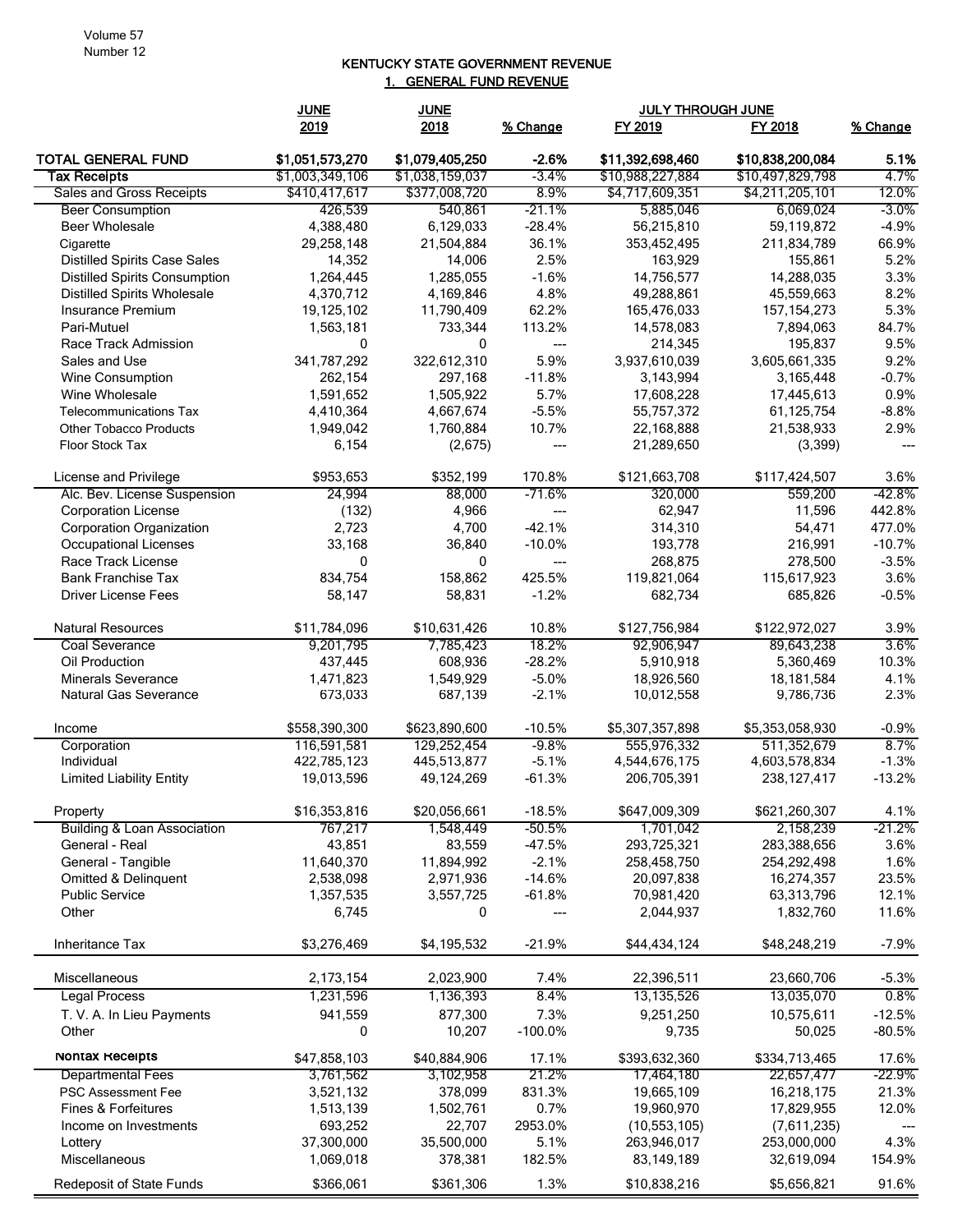# 2. ROAD FUND REVENUE

|                                 | <b>JUNE</b><br><b>JUNE</b> |               |          |                 |                 |                 |
|---------------------------------|----------------------------|---------------|----------|-----------------|-----------------|-----------------|
|                                 | 2019                       | 2018          | % Change | FY 2019         | FY 2018         | <u>% Change</u> |
| <b>TOTAL STATE ROAD FUND</b>    | \$135,407,810              | \$130,924,134 | 3.4%     | \$1,566,079,860 | \$1,511,003,520 | 3.6%            |
| Tax Receipts-                   | \$131,266,580              | \$127,509,956 | 2.9%     | 1,527,527,150   | \$1,483,223,103 | 3.0%            |
| Sales and Gross Receipts        | \$116,985,095              | \$116,710,444 | 0.2%     | \$1,287,770,861 | \$1,258,070,574 | 2.4%            |
| <b>Motor Fuels Taxes</b>        | 71,396,352                 | 72,212,224    | $-1.1%$  | 773,248,338     | 764,937,870     | 1.1%            |
| Motor Vehicle Usage             | 45,588,743                 | 44,498,220    | 2.5%     | 514,522,523     | 493, 132, 705   | 4.3%            |
| License and Privilege           | \$14,281,485               | \$10,799,512  | 32.2%    | \$239,756,289   | \$225,152,529   | 6.5%            |
| <b>Motor Vehicles</b>           | 10,728,960                 | 7,798,249     | 37.6%    | 120,900,980     | 112,850,030     | 7.1%            |
| <b>Motor Vehicle Operators</b>  | 1,344,279                  | 1,417,603     | $-5.2%$  | 16,631,111      | 16,794,541      | $-1.0%$         |
| <b>Weight Distance</b>          | 556,092                    | 487,755       | 14.0%    | 83,721,474      | 81,711,920      | 2.5%            |
| <b>Truck Decal Fees</b>         | 7,987                      | 5,072         | 57.5%    | 313,011         | 289,061         | 8.3%            |
| <b>Other Special Fees</b>       | 1,644,168                  | 1,090,834     | 50.7%    | 18,189,713      | 13,506,977      | 34.7%           |
| Nontax Receipts                 | \$4,100,821                | \$3,433,744   | 19.4%    | \$36,942,367    | \$26,904,635    | 37.3%           |
| <b>Departmental Fees</b>        | 1,264,772                  | 3,116,378     | $-59.4%$ | 20,633,454      | 20,951,634      | $-1.5%$         |
| In Lieu of Traffic Fines        | 31,420                     | 32,977        | $-4.7%$  | 410,389         | 353,405         | 16.1%           |
| Income on Investments           | 2,400,182                  | 1,429         | ---      | 11,923,927      | 2,837,474       | 320.2%          |
| Miscellaneous                   | 404,447                    | 282,960       | 42.9%    | 3,974,598       | 2,762,123       | 43.9%           |
| <b>Redeposit of State Funds</b> | \$40,408                   | (\$19,566)    |          | 1,610,343       | 875,783         | 83.9%           |

An electronic version of this report is available for viewing and downloading in PDF format at the Office of the State Budget Director's web site. To access this report, set your browser to http://www.osbd.ky.gov.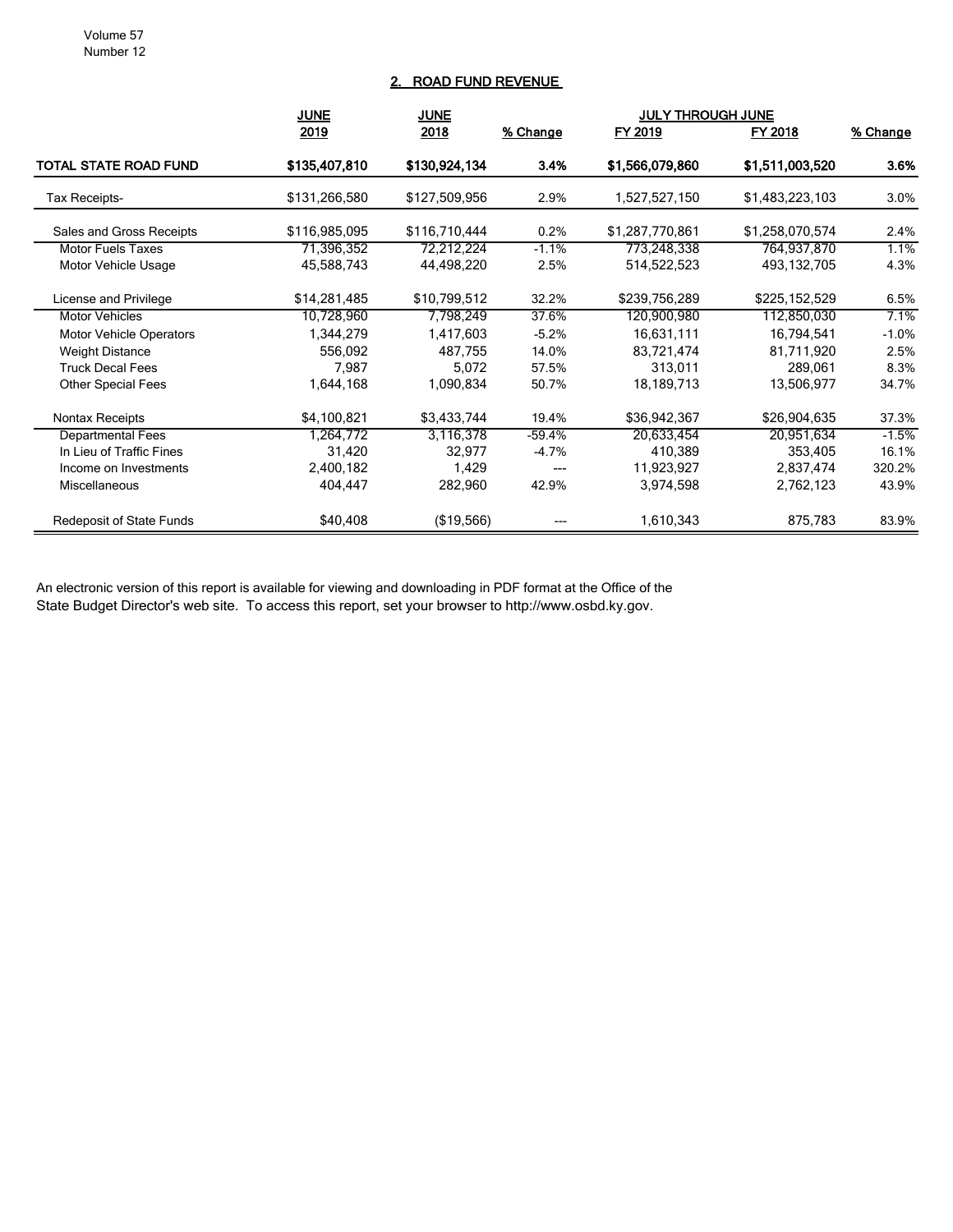# KENTUCKY STATE GOVERNMENT REVENUE 1. GENERAL FUND REVENUE

|                                        | <b>Fourth Quarter</b><br>FY 2019 | <b>Fourth Quarter</b><br>FY 2018 | % Change                         | Year-To-Date<br>FY 2019     | Year-To-Date<br>FY 2018   | % Change          |
|----------------------------------------|----------------------------------|----------------------------------|----------------------------------|-----------------------------|---------------------------|-------------------|
| <b>TOTAL GENERAL FUND</b>              | \$3,191,499,423                  | \$2,947,841,053                  | 8.3%                             | \$11,392,698,460            | \$10,838,200,084          | 5.1%              |
| Tax Receipts                           | \$3,058,801,794                  | \$2,859,124,097                  | 7.0%                             | \$10,988,227,884            | \$10,497,829,798          | 4.7%              |
| Sales and Gross Receipts               | \$1,255,790,454                  | \$1,106,378,507                  | 13.5%                            | \$4,717,609,351             | \$4,211,205,101           | 12.0%             |
| <b>Beer Consumption</b>                | 1,512,973                        | 1,558,119                        | $-2.9%$                          | 5,885,046                   | 6,069,024                 | $-3.0\%$          |
| <b>Beer Wholesale</b>                  | 13,839,626                       | 15,530,408                       | $-10.9%$                         | 56,215,810                  | 59,119,872                | $-4.9%$           |
| Cigarette                              | 92,726,854                       | 56,258,614                       | 64.8%                            | 353,452,495                 | 211,834,789               | 66.9%             |
| <b>Distilled Spirits Case Sales</b>    | 43,077                           | 41,065                           | 4.9%                             | 163,929                     | 155,861                   | 5.2%              |
| <b>Distilled Spirits Consumption</b>   | 3,827,207                        | 3,766,543                        | 1.6%                             | 14,756,577                  | 14,288,035                | 3.3%              |
| <b>Distilled Spirits Wholesale</b>     | 13,180,994                       | 12,176,343                       | 8.3%                             | 49,288,861                  | 45,559,663                | 8.2%              |
| Insurance Premium                      | 54,878,340                       | 50,623,666                       | 8.4%                             | 165,476,033                 | 157, 154, 273             | 5.3%              |
| Pari-Mutuel                            | 5,256,356                        | 2,839,258                        | 85.1%                            | 14,578,083                  | 7,894,063                 | 84.7%             |
| Race Track Admission                   | 61,070                           | 36,381                           | 67.9%                            | 214,345                     | 195,837                   | 9.5%              |
| Sales and Use                          | 1,045,957,093                    | 938,106,590                      | 11.5%                            | 3,937,610,039               | 3,605,661,335             | 9.2%              |
| <b>Wine Consumption</b>                | 757,800                          | 819,476                          | $-7.5%$                          | 3,143,994                   | 3,165,448                 | $-0.7\%$          |
| Wine Wholesale                         | 4,541,050                        | 4,434,806                        | 2.4%                             | 17,608,228                  | 17,445,613                | 0.9%              |
| <b>Telecommunications Tax</b>          | 13,594,965                       | 14,894,151                       | $-8.7%$                          | 55,757,372                  | 61,125,754                | $-8.8%$           |
| <b>Other Tobacco Products</b>          | 5,583,182                        | 5,295,813                        | 5.4%                             | 22,168,888                  | 21,538,933                | 2.9%              |
| Floor Stock Tax                        | 29,872                           | (2,726)                          | $---$                            | 21,289,650                  | (3, 399)                  | $\overline{a}$    |
| License and Privilege                  | \$3,119,162                      | \$2,200,173                      | 41.8%                            | \$121,663,708               | \$117,424,507             | 3.6%              |
| Alc. Bev. License Suspension           | 81,244                           | 169.833                          | $-52.2%$                         | 320,000                     | 559,200                   | $-42.8%$          |
| <b>Corporation License</b>             | 1,691                            | 8,165                            | $-79.3%$                         | 62,947                      | 11,596                    | 442.8%            |
| Corporation Organization               | 3,223                            | 6,350                            | $-49.3%$                         | 314,310                     | 54,471                    | 477.0%            |
| <b>Occupational Licenses</b>           | 104,077                          | 104,584                          | $-0.5%$                          | 193,778                     | 216,991                   | $-10.7%$          |
| Race Track License                     | 50,500                           | 46,300                           | 9.1%                             | 268,875                     | 278,500                   | $-3.5%$           |
| <b>Bank Franchise Tax</b>              | 2,704,803                        | 1,683,495                        | 60.7%                            | 119,821,064                 | 115,617,923               | 3.6%              |
| <b>Driver License Fees</b>             | 173,624                          | 181,446                          | $-4.3%$                          | 682,734                     | 685,826                   | $-0.5%$           |
| <b>Natural Resources</b>               | \$35,240,578                     | \$29,621,003                     | 19.0%                            | \$127,756,984               | \$122,972,027             | 3.9%              |
| Coal Severance                         | 26,993,951                       | 20,747,226                       | 30.1%                            | 92,906,947                  | 89,643,238                | 3.6%              |
| Oil Production                         | 1,465,477                        | 1,646,623                        | $-11.0%$                         | 5,910,918                   | 5,360,469                 | 10.3%             |
| <b>Minerals Severance</b>              | 4,704,242                        | 4,320,782                        | 8.9%                             | 18,926,560                  | 18,181,584                | 4.1%              |
| <b>Natural Gas Severance</b>           | 2,076,909                        | 2,906,373                        | $-28.5%$                         | 10,012,558                  | 9,786,736                 | 2.3%              |
| Income                                 | \$1,675,944,575                  | \$1,635,009,674                  | 2.5%                             | \$5,307,357,898             | \$5,353,058,930           | $-0.9%$           |
| Corporation                            | 247,474,292                      | 198,199,203                      | 24.9%                            | 555,976,332                 | 511,352,679               | 8.7%              |
| Individual                             | 1,355,140,095                    | 1,339,756,272                    | 1.1%                             | 4,544,676,175               | 4,603,578,834             | $-1.3%$           |
| <b>Limited Liability Entity</b>        | 73,330,188                       | 97,054,200                       | $-24.4%$                         | 206,705,391                 | 238, 127, 417             | $-13.2%$          |
|                                        | \$72,697,418                     | \$69,115,202                     | 5.2%                             | \$647,009,309               | \$621,260,307             | 4.1%              |
| Property                               |                                  | 2,126,838                        | $-32.1%$                         |                             |                           | $-21.2%$          |
| <b>Building &amp; Loan Association</b> | 1,444,714                        | 5,448,587                        | 6.0%                             | 1,701,042                   | 2,158,239                 | 3.6%              |
| General - Real                         | 5,777,005                        |                                  |                                  | 293,725,321                 | 283,388,656               |                   |
| General - Tangible                     | 54,245,700                       | 49,881,041                       | 8.8%                             | 258,458,750                 | 254,292,498               | 1.6%              |
| Omitted & Delinquent                   | 2,091,810                        | 1,821,730                        | 14.8%                            | 20,097,838                  | 16,274,357                | 23.5%             |
| <b>Public Service</b><br>Other         | 9,092,841<br>45,347              | 9,764,828<br>72,179              | $-6.9%$<br>$-37.2%$              | 70,981,420<br>2,044,937     | 63,313,796<br>1,832,760   | 12.1%<br>11.6%    |
| Inheritance Tax                        | \$9,713,007                      | \$10,865,672                     | $-10.6%$                         | \$44,434,124                | \$48,248,219              | $-7.9%$           |
| Miscellaneous                          | \$6,296,600                      | \$5,933,866                      | 6.1%                             | \$22,396,511                | \$23,660,706              | $-5.3%$           |
| Legal Process                          | 3,471,924                        | 3,265,788                        | 6.3%                             | 13,135,526                  | 13,035,070                | 0.8%              |
| T. V. A. In Lieu Payments              | 2,824,676                        | 2,631,901                        | 7.3%                             | 9,251,250                   | 10,575,611                | $-12.5%$          |
| Other                                  | 0                                | 36,177                           | $-100.0\%$                       | 9,735                       | 50,025                    | $-80.5%$          |
| <b>Nontax Receipts</b>                 |                                  |                                  |                                  |                             |                           |                   |
| <b>Departmental Fees</b>               | \$130,731,201<br>7,209,574       | \$87,535,914<br>7,770,693        | 49.3%<br>$-7.2%$                 | \$393,632,360<br>17,464,180 | \$334,713,465             | 17.6%<br>$-22.9%$ |
|                                        |                                  |                                  |                                  |                             | 22,657,477                |                   |
| <b>PSC Assessment Fee</b>              | 3,523,002                        | 378,154                          | 831.6%                           | 19,665,109                  | 16,218,175                | 21.3%             |
| Fines & Forfeitures                    | 5,115,009                        | 4,704,156                        | 8.7%                             | 19,960,970                  | 17,829,955                | 12.0%             |
| Income on Investments                  | (1,322,291)                      | (2, 163, 173)                    | $\hspace{0.05cm} \ldots$         | (10, 553, 105)              | (7,611,235)               |                   |
| Lottery<br>Miscellaneous               | 80,300,000<br>35,905,908         | 77,000,000<br>(153, 916)         | 4.3%<br>$\overline{\phantom{a}}$ | 263,946,017<br>83,149,189   | 253,000,000<br>32,619,094 | 4.3%<br>154.9%    |
|                                        |                                  |                                  |                                  |                             |                           |                   |
| <b>Redeposit of State Funds</b>        | \$1,966,428                      | \$1,181,042                      | 66.5%                            | \$10,838,216                | \$5,656,821               | 91.6%             |